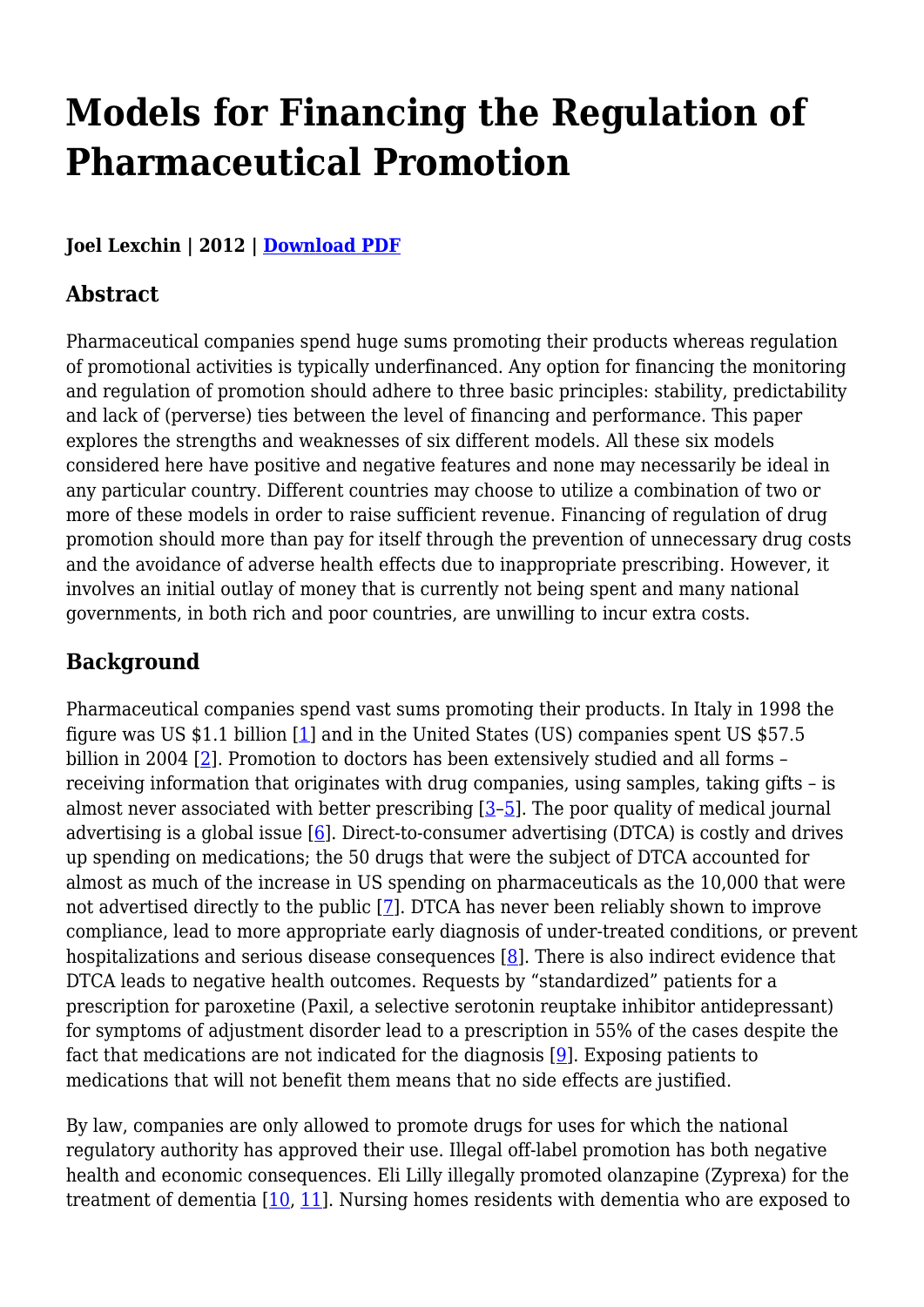antipsychotic drugs such as olanzapine have a two times greater risk of an adverse event compared to those not taking these medications [\[12\]](https://globalizationandhealth.biomedcentral.com/articles/10.1186/1744-8603-8-24#ref-CR12). Illegal promotion of gabapentin (Neurontin) for off-label uses that had no scientific basis meant that sales rose from US \$98 million in 1995 to nearly US \$3 billion in 2004 [\[13\]](https://globalizationandhealth.biomedcentral.com/articles/10.1186/1744-8603-8-24#ref-CR13). Pfizer was fined \$430 million in 2004 for its off-label promotion of gabapentin and its lawyers assured the US Attorney's Office that the company would stop promoting drugs for unauthorized uses. Five years later Pfizer was once again fined, this time a then record of \$2.3 billion for illegal promotion of valdecoxib (Bextra) and three other drugs [[10\]](https://globalizationandhealth.biomedcentral.com/articles/10.1186/1744-8603-8-24#ref-CR10). The case of Pfizer illustrates that finding illegal promotion after it has occurred and then levying large fines is not enough to prevent the practice. Fines do not work because the profits to be made from this activity are much larger than the fines  $[10]$  $[10]$  $[10]$ .

In countries such as the US where there is direct government control over promotion the number of people and the amount of money spent are grossly inadequate. In 2002 the FDA created a Review Group to oversee DTCA of prescription drugs but there were only seven people to monitor 10,000 pieces of promotion [[14\]](https://globalizationandhealth.biomedcentral.com/articles/10.1186/1744-8603-8-24#ref-CR14). By 2008, the Review Group had expanded to eleven people but at the same time the amount of material it had to review had increased to over 20,000 items annually [\[15\]](https://globalizationandhealth.biomedcentral.com/articles/10.1186/1744-8603-8-24#ref-CR15). Overall, the FDA receives in the order of 75,000 to 80,000 individual pieces of promotional material per year [[16](https://globalizationandhealth.biomedcentral.com/articles/10.1186/1744-8603-8-24#ref-CR16)] and as of 2008 had just 50 full-time staff and a budget of  $$9$  million [\[17\]](https://globalizationandhealth.biomedcentral.com/articles/10.1186/1744-8603-8-24#ref-CR17), an amount of money that is dwarfed by what the pharmaceutical industry spends on promotion. The FDA has acknowledged that it can't review all submissions because of the volume that it receives [\[18\]](https://globalizationandhealth.biomedcentral.com/articles/10.1186/1744-8603-8-24#ref-CR18).

Most countries have delegated the authority to industry to voluntarily control its own promotion. In the United Kingdom where this type of regulation is practiced the Prescription Medicines Code of Practice Authority has an annual budget of about £1,000,000 [[19\]](https://globalizationandhealth.biomedcentral.com/articles/10.1186/1744-8603-8-24#ref-CR19) but in most countries with voluntary industry regulation the amount spent is unknown. Voluntary self-regulation seems an attractive option because, lacking government-industry adversariness, it is a flexible and cost-effective option [\[20](https://globalizationandhealth.biomedcentral.com/articles/10.1186/1744-8603-8-24#ref-CR20)]. The problem is that industry will always be tempted to exploit the privilege of self-regulation by producing a socially sub-optimal level of compliance with regulatory goals. Trade associations vested with the authority to regulate drug promotion have almost uniformly made few systematic efforts to either monitor the advertising practices of their members or to enforce compliance. The mission of trade associations is primarily to increase sales and profit. From the business perspective, self-regulation is mostly concerned with the control of anti-competitive practices. Therefore, when industrial associations draw up their codes of practice they deliberately make them vague or do not cover certain features of promotion to allow companies a wide latitude. Previous work on the regulation of drug promotion has identified the deficiencies in protecting public health in the various regulatory systems currently used and concluded that any regulatory system needs to be independent of the pharmaceutical industry  $[20, 21]$  $[20, 21]$  $[20, 21]$ . But to date there has not been any systematic discussion of how to fund an independent regulatory authority and without financing in place little is likely to happen.

The purpose of this paper is to fill this gap in the literature by exploring various models for generating the revenue needed. Here promotion is defined as any type of direct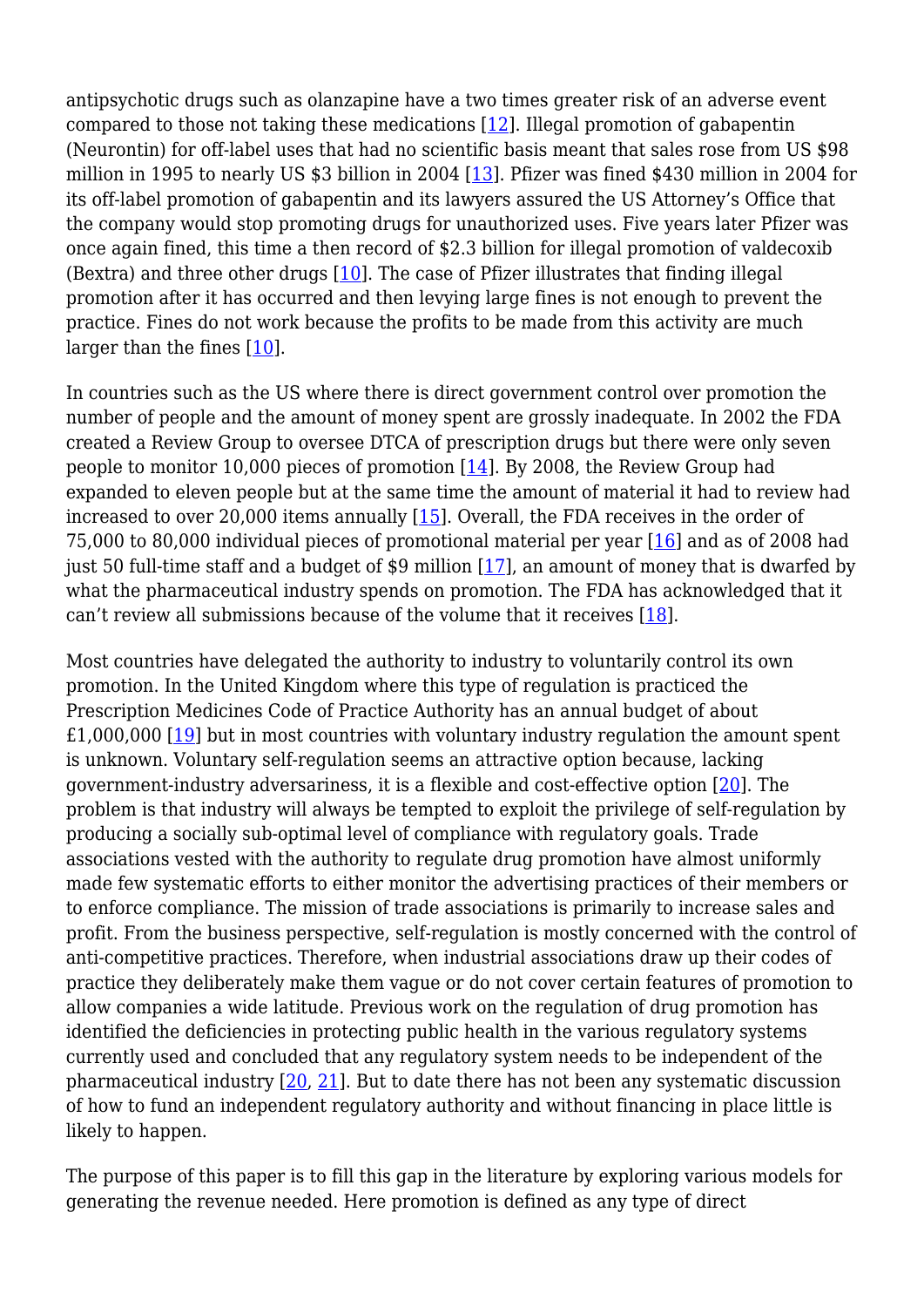communication regarding prescription medications between pharmaceutical companies and either doctors or patients, including company controlled educational events, the giving of gifts and the provision of drug samples.

This paper comes out of a project initially conceived by Health Action International (HAI) [[22](https://globalizationandhealth.biomedcentral.com/articles/10.1186/1744-8603-8-24#ref-CR22)], a consumer-based non-governmental organization, on how to incorporate the World Health Organization's *Ethical Criteria for Medicinal Drug Promotion* into national legislation. As part of the project HAI convened an expert international panel on promotion of which the author was a member. The basic principles that should inform any funding model for the regulation of promotion were discussed in an iterative manner by the expert panel both in person and through e mail until a consensus was reached. Similarly, the different types of funding models were identified by the panel and through a review of the literature.

## **Discussion**

## **Criteria for determining how much money is required**

Controlling the promotion of medicines is essential for public health purposes. Needless to say, any such control requires resources – time, energy, expertise and money. The amount required to regulate the promotion of medicines will depend on the number of personnel, their qualifications and the support (computers, travel expenses, training, etc.) required. The level of resources will depend on a variety of factors including:

- The scope of promotional activities to be monitored and how much promotion takes place;
- Whether monitoring will be active (initiated by the regulatory authority) or passive (using a complaints-based system);
- Whether promotional material will be pre-screened, i.e., examined for compliance with the regulatory code, before being disseminated;
- Whether or not the regulatory body functions independently and needs to be financially self-sufficient or is part of a larger regulatory authority and can draw resources from its parent body.

## **Fundamental aspects of any financing model**

Financing needs to be both stable and predictable. If the financing is not predictable then the regulatory body cannot plan future activities. If the amount of money is not stable then the agency would not be able to guarantee the maintenance of standards and might be forced to cut back on its activities.

A third principle that must be respected in order to preserve the agency's independence is that the level of financing must not be tied to performance criteria set up for the regulatory body. (Performance standards should reflect public health objectives not financial requirements.) In the US, the Food and Drug Administration (FDA) has a statutory requirement to complete its review of 90% of new drug applications within specific periods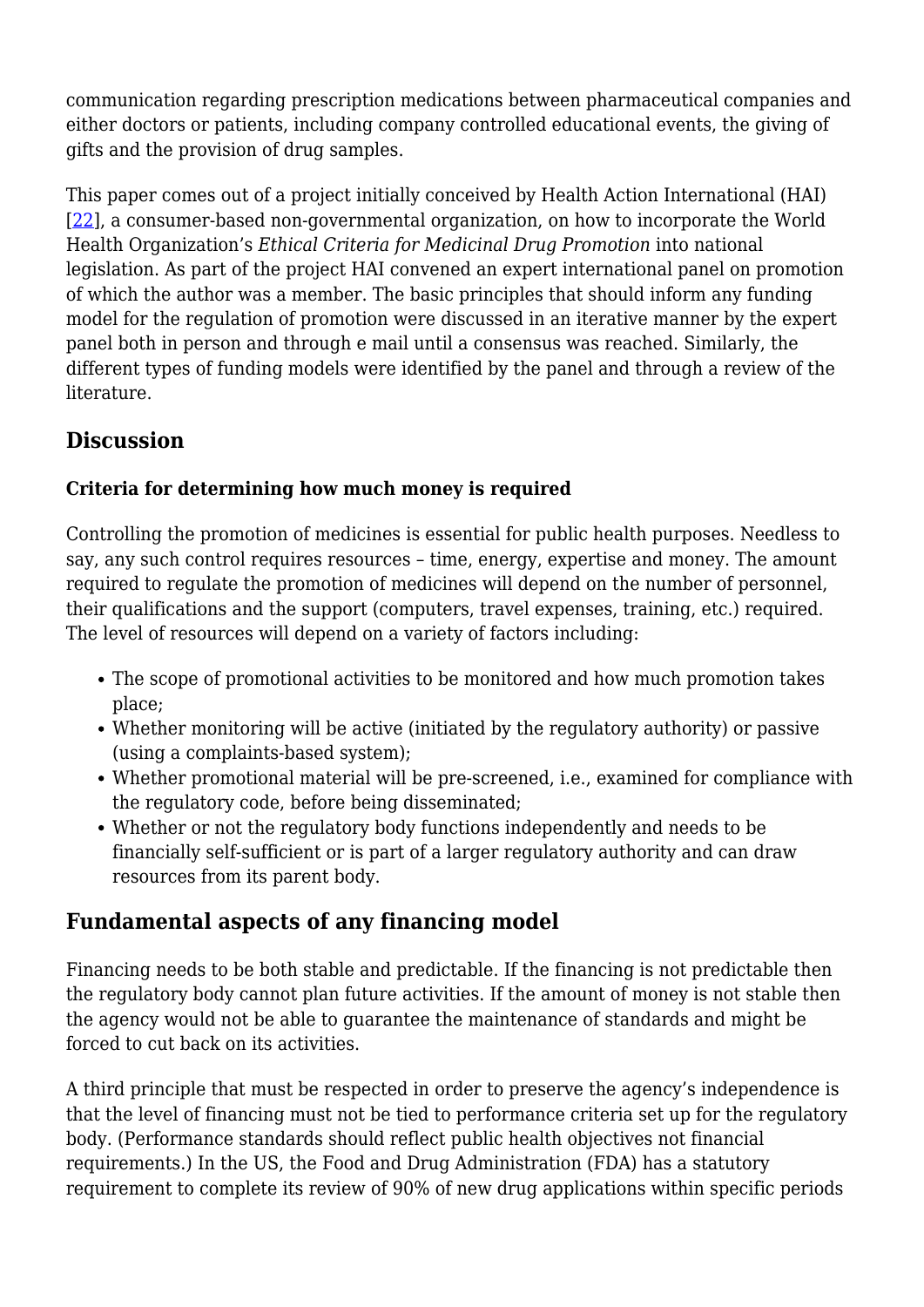of time. If the FDA fails to meet that obligation then renewal of legislation that allows it to collect user fees from industry may be endangered. Carpenter et al [[23\]](https://globalizationandhealth.biomedcentral.com/articles/10.1186/1744-8603-8-24#ref-CR23) concluded that for drugs approved in the immediate pre-deadline period the FDA does a less thorough job of reviewing drugs in order to avoid crossing the deadline and potentially jeopardizing its revenue.

Imposing standards on regulatory bodies in the name of "efficiency" usually benefits the industry being regulated more than it benefits public health. Revenue to the Canadian drug regulatory agency will suffer if reviews of new drug applications are not completed within the targeted time. If the actual performance in a given fiscal year is more than 10% off the target, penalties apply. Fees are then reduced for the next reporting year by a percentage equivalent to the performance not achieved, up to a maximum of 50%; so if reviews are 20% over the time allowed fees will drop by 20% [[24](https://globalizationandhealth.biomedcentral.com/articles/10.1186/1744-8603-8-24#ref-CR24)].

Thus the three fundamental aspects of any model for financing the monitoring and regulation of promotion are: stability, predictability and lack of (perverse) ties between the level of financing and performance. The next section of this paper looks at various models in light of these three criteria and discusses other strengths and weaknesses the models have.

# **Financial models**

Six possible models are available to generate revenue for regulating promotion (Table 1):

- 1. A fee paid by pharmaceutical companies for each unique piece of promotional material (pamphlet, direct mail, advertisement, written or visual content of company-controlled continuing education, etc.) that they create or an overall tax on promotion;
- 2. A fee paid by pharmaceutical companies to regulatory authorities when drugs are submitted for approval and/or annual fees paid for drugs already on the market;
- 3. A fee from payers (government, insurance plans, individuals) or pharmaceutical companies for each prescription dispensed;
- 4. A fine paid by pharmaceutical companies for violations of the regulatory code;
- 5. Public funding from general tax revenue;
- 6. Payment from social insurance/mutual insurance funds.

## **Fee for each piece of printed promotional material or an overall tax on promotion**

This is the model used by the Pharmaceutical Advertising Advisory Board (PAAB) in Canada. Companies that belong to Canada's Research-Based Pharmaceutical Companies (Rx&D) have voluntarily agreed to submit all printed material to the PAAB before it is circulated thus allowing material to be prescreened. The PAAB evaluates the material based on its Code of Advertising Acceptance [\[25](https://globalizationandhealth.biomedcentral.com/articles/10.1186/1744-8603-8-24#ref-CR25)] and either approves it for use or sends it back to the company for modification. There is a fee for each piece of promotional material and these fees cover all of the PAAB's operating costs making it financially independent. Fees are adjusted depending on the resources required to run the organization.

Since the PAAB is dependent on the voluntary cooperation of the membership of Rx&D it is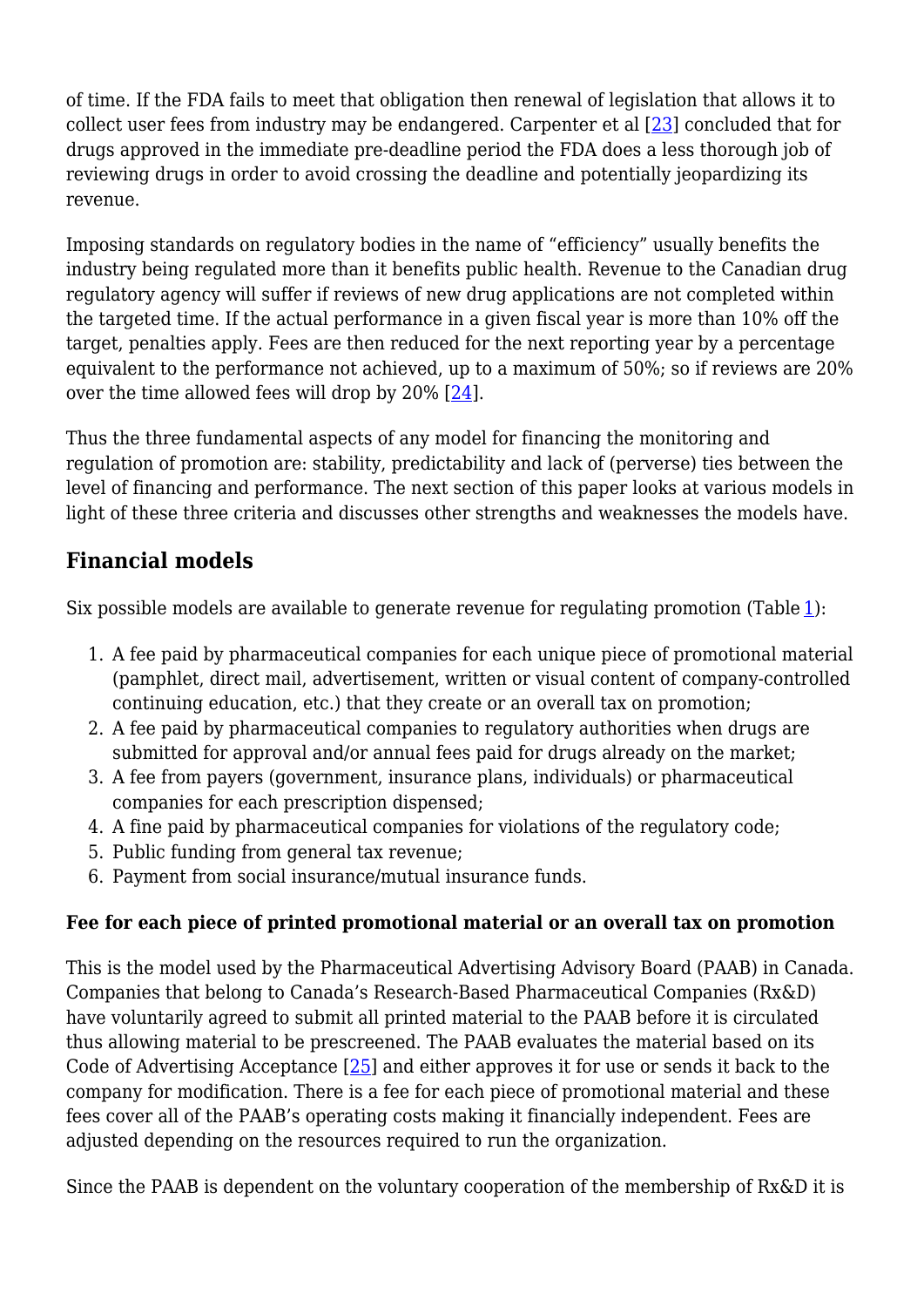theoretically possible that the membership could decide to end its relationship with the PAAB but that is highly unlikely as it might trigger direct government intervention in the regulation of promotion. Therefore, the income that the PAAB receives is likely to be stable and predictable barring a major change in the amount of promotion undertaken by companies. If other countries chose to adopt this model they should use legislation to require that all material be submitted for prescreening before marketing rather than relying on voluntary cooperation. If there is a significant shift from printed promotion to other forms, e.g., company-sponsored continuing medical education, then the PAAB's revenue could decline but so far that has not happened. Additionally, some countries may not have a sufficient volume of printed promotional material to make this a feasible way of financing a regulatory agency.

A major drawback to this form of revenue generation is the close relationship between the PAAB and the drug companies. While not identical to a system where income depends on performance, tying funding exclusively to fees from the pharmaceutical industry may create a situation where the regulator is too close to the companies that it regulates. In the case of the PAAB it may feel obligated to approve a certain percentage of material submitted to it or when it sees questionable material may be willing to give companies the benefit of the doubt. So far there is no empirical data to support these concerns.

Significant weaknesses in the PAAB code can lead to deceptive advertising that could compromise public health. These deficiencies may reflect either the fact that industry directly finances the PAAB, the composition of the PAAB board with its industry representation or a combination of both. Among others, examples of problems with the PAAB code are: detailed prescribing information does not have to appear with the display advertising; statements about intermediate outcomes are allowed as long as it is stated that their clinical significance is unknown.

Italy levies a 5% tax on the yearly promotional expenditures of all international and national pharmaceutical companies that target Italian health professionals. This money is then used to finance an independent program of research on drugs [\[26](https://globalizationandhealth.biomedcentral.com/articles/10.1186/1744-8603-8-24#ref-CR26)]. A similar tax could be used to fund the regulation of promotion.

#### **Fee paid by pharmaceutical companies to the regulatory authority**

Under a memorandum of understanding, the Medicines and Healthcare products Regulatory Authority (MHRA) (United Kingdom) through its Advertising Standards Unit (ASU) shares jurisdiction over the control of promotion for prescription drugs with the Prescription Medicines Code of Practice Authority, an industry affiliated body. The MHRA derives its total income from licensing fees paid by the pharmaceutical industry and uses some of the money to run the ASU.

In a variant of this system, a portion of the fees paid by pharmaceutical companies to the Australian Therapeutic Goods Administration are given back to the industry association, Medicines Australia (MA). MA then uses this income plus membership dues, fees for evaluating some promotional items and fines to fund a self-regulatory system. [Ken Harvey,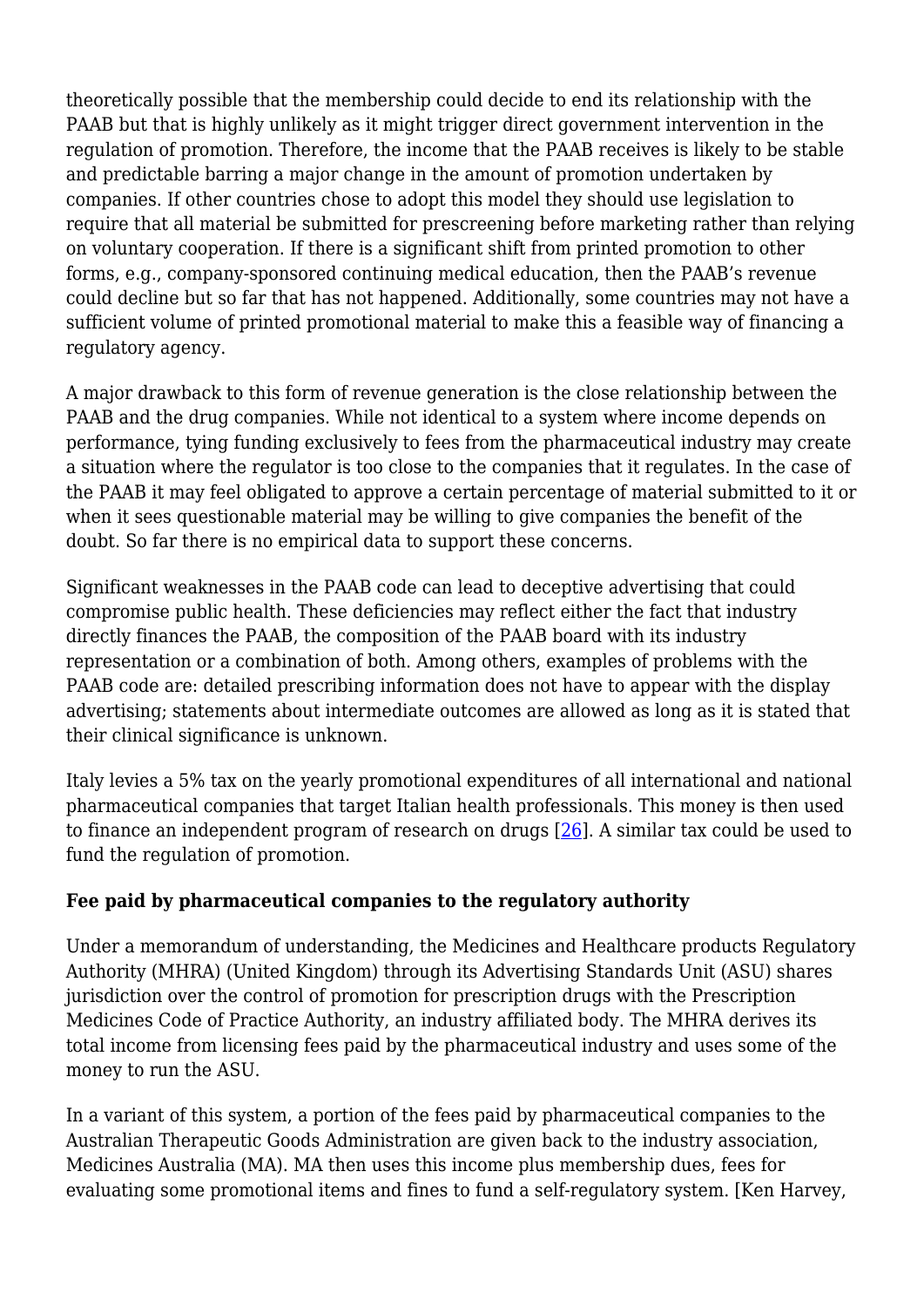#### personal communication]

If the number of new drug applications submitted each year or the yearly expenditures on promotion fluctuate significantly then the income of a regulatory authority could also vary substantially from year to year. Under these circumstances the resources available to regulate promotion might not always be adequate. Tying resources to regulate promotion to income from the pharmaceutical industry potentially creates the situation whereby the regulatory agency might alter its decisions in order to retain its funding. Under these circumstances it is possible that industry priorities may compete with public health interests.

#### **A fee for every prescription dispensed**

This model of generating revenue has not been used by any agency. It is the equivalent to a sales tax added onto the cost of a prescription. Alternatively a fee could be levied on pharmaceutical companies for every prescription filled for one of their products. The number of prescriptions dispensed has consistently increased on a year by year basis in developed countries and therefore income from this source should be stable and predictable. If the fee is coming from the purchaser of the prescription, there would be no direct relationship between the agency and the pharmaceutical industry. This would not be the case if the industry were paying the fee.

Whether or not this model would raise sufficient funds would depend on the fee. Too small a fee would mean inadequate funding while too large a fee might be resisted by payers. Additionally, if individuals were paying the fee then this way of raising money could be seen as a tax on the sick and the poor.

Finally, this model might be problematic in two situations. In some countries a large proportion of medications are purchased through informal networks, e.g., street drug sellers, small shops, etc. Even if these groups did collect the fee, the presence of unlicensed and untrained drug sellers is highly likely to lead to inappropriate drug use, defeating the main purpose of regulating promotion. Unmonitored sales of medications would also mean that it would not be possible to know how much money to collect from industry. In most Western European countries and other developed countries such as Australia the national health system covers most of the cost of medications with patients contributing only a relatively small copayment and/or deductible. Asking the health system for the extra money would only amount to one public body funding another. Adding a tax to copayments and/or deductibles would raise little revenue.

#### **Fines paid by pharmaceutical companies**

Relying solely on fines as a way of funding a regulatory agency is fraught with problems. If the agency is doing a good job and companies know that they are likely to be caught if they violate the code then little money might be generated. At the same time, the agency still needs to be vigilant to discourage non-compliance and therefore it still needs a stable source of revenue. Conversely, if the agency is doing a poor job then few violations would be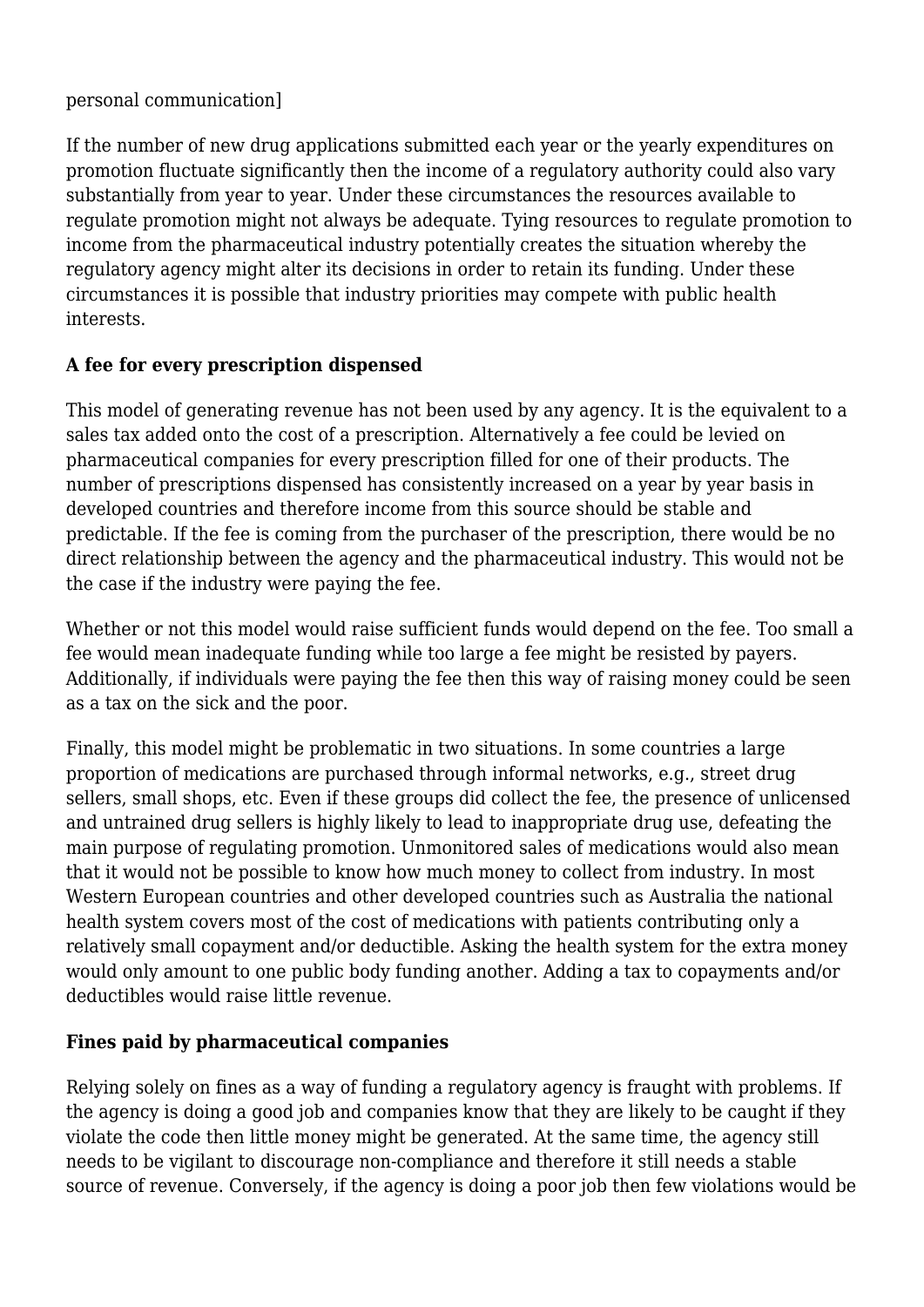detected and revenue would be insufficient. If the regulatory code were too weak then companies could engage in deceptive practices without violating the code and incurring any penalties. If there is a pyramid of sanctions [[27\]](https://globalizationandhealth.biomedcentral.com/articles/10.1186/1744-8603-8-24#ref-CR27) whereby initial code violations only incur minimal financial penalties then revenues might also not be adequate.

It would be in the interests of the agency to be aggressive about monitoring compliance as detecting more instances of code violations would increase income. However, since it is not possible to predict from year-to-year how much money will be raised through fines they are unreliable as a primary income source but could act as a supplementary source of revenue.

#### **Using tax revenue**

Financing a regulatory body out of public tax revenue may seem like the ideal model since the agency is protecting public health, but there are potential drawbacks. Unless the government is willing to commit funds over a multi-year period then funding might not be stable during times of economic stress. Furthermore, funding might vary depending on the political orientation of the governing party and its relationship with the pharmaceutical industry. In this sense, agency funding is indirectly tied to its relationship with the pharmaceutical industry. In the US, the FDA has the direct authority to regulate promotion but as we have seen, it has been given inadequate resources to do so.

Another consideration for public funding is tying the financing of the regulatory agency to the amount of money that it saves by leading to better prescribing and drug use. Australia uses savings to its Pharmaceutical Benefits Scheme to determine the amount of money that it gives to the National Prescribing Service. This model would have the advantage of making the regulatory body diligent about ensuring that promotion is accurate and objective. One drawback to this system is it requires a way of determining the extent of the savings and the amount may not be sufficient to cover all the activities of the regulatory body. A second drawback is that proper use of medications may not necessarily lead to savings.

#### **Payments from social insurance/mutual insurance funds**

Many countries use social insurance or mutual insurance funds to pay for the cost of prescription medicines. Insurance funds have a clear interest in promoting appropriate drug prescribing and use to help ensure that patients get the best possible care and also because appropriate drug therapy is cost-effective care. It is thus in the interest of insurance organizations that accurate and objective messages are delivered to consumers and health care providers. Therefore, they may be open to funding agencies that regulate promotion.

The involvement of insurance funds could either be legislated or it could be voluntary. Legislation would assure long-term financing but such a law may be difficult to enact depending on the structure of national funds. Voluntary payments would logistically be easier but then long-term financing is not assured. Furthermore, arriving at an appropriate level of payment may also be difficult. Payments would need to be lower than the savings derived from controlling promotion but calculating savings from appropriate promotion would not be easy.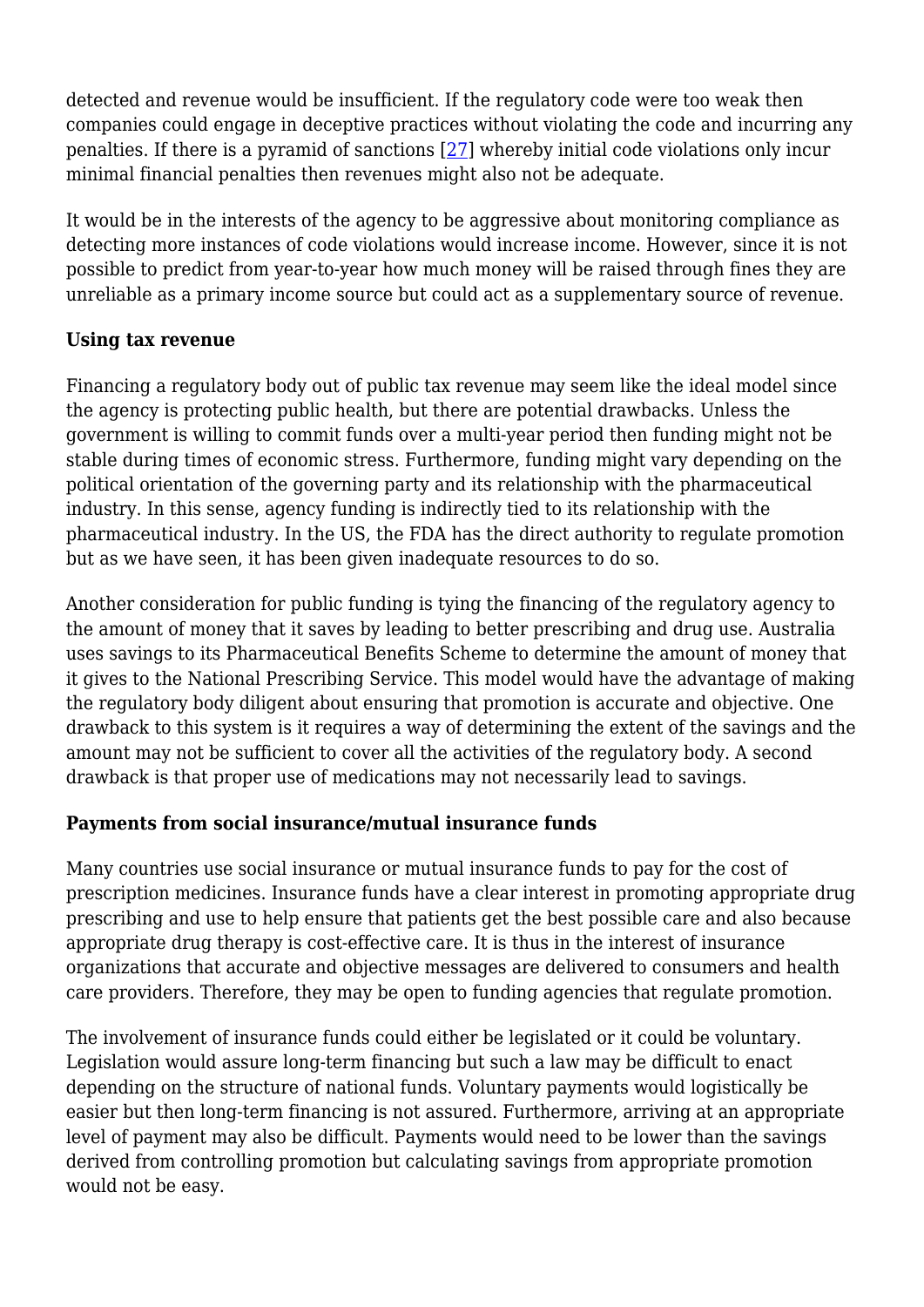Like public funding, this model of financing regulatory agencies also encourages regulators to be aggressive in controlling promotion in order to increase their income. If the funds were not satisfied that the regulators were adequately controlling promotion they might be reluctant to continue making payments.

This payment model makes the most sense if it is linked to broader post-market surveillance activities and/or information provision and activities to promote more appropriate prescribing that could lead to fewer unnecessary and needlessly expensive prescriptions.

#### **Determining the effectiveness of the financing model**

The objective behind regulating promotion is to try and ensure that it does not have a negative effect on the way that physicians prescribe and patients use medications. Therefore, the evaluation of any of these proposed models depends on the degree to which they give the authorities the resources to successfully monitor and control promotion. Ideally, this would involve measuring patient health from the use of prescription medications, but as a proxy authorities could look at the extent to which promotion affects prescribing and use. One approach to doing so could be to expose people from both groups to currently circulating examples of promotion and then survey them about their knowledge regarding the medication. Of course, promotion works synergistically and one piece adds on to the next so looking at the effect of single promotional items may not be sufficient. Therefore, longer-term approaches might involve periodic monitoring of how appropriately doctors are prescribing and patients are using medications that are the subject of on going promotion.

#### **Summary**

All the six models considered here have positive and negative features and none may necessarily be ideal in any particular country. Different countries may choose to combine two or more of these models depending on their unique environments and laws. Moreover, a decision about which model or models to use should be seen as dynamic not static. As conditions change or if one model proves unsuccessful countries can adapt or abandon the model that they have chosen.

Financing of regulation of drug promotion should more than pay for itself by preventing extra unnecessary drug costs and avoiding adverse health effects caused by inappropriate prescribing. However, it involves an initial outlay of money that is currently not being spent and many national governments, both from rich and poor countries, are unwilling to incur extra costs. The recognition that it costs money to regulate promotion underscores the notion that regulatory systems, however financed, will only be possible if there is the political will and support from the public and health professionals to effectively control promotion.

Finally, whatever model is chosen it is important to retain the three fundamental principles: stability, predictability and ensuring that the funding source does not compromise performance.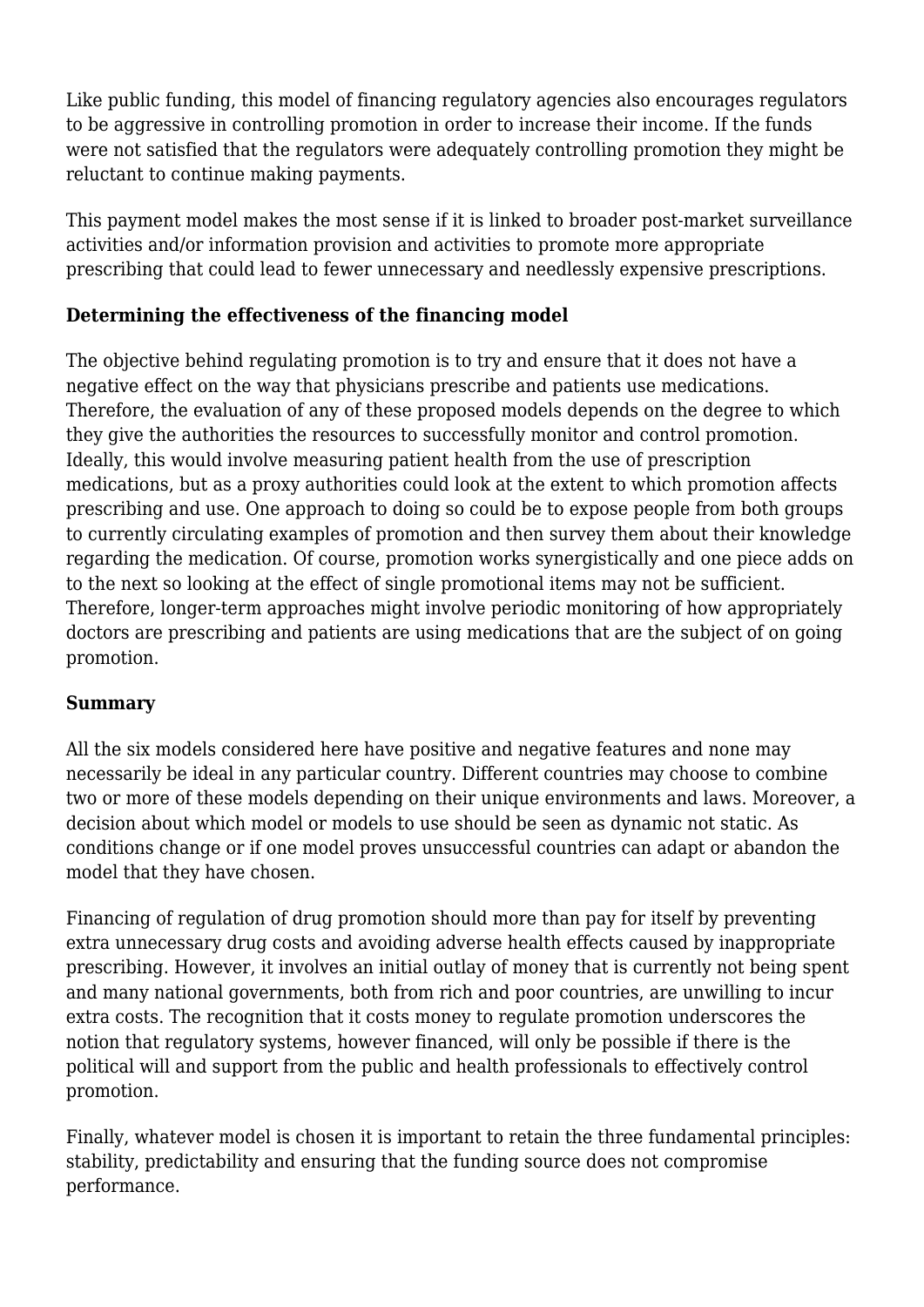#### **References**

- 1. Centro Studi Farmindustria: Indicatori farmaceutici. 1998, Rome, Farmindustria
- 2. Gagnon M-A, Lexchin J: The cost of pushing pills: a new estimate of pharmaceutical promotion expenditures in the United States. PLoS Med. 2008, 5: e1-10.1371/journal.pmed.0050001.
- 3. Boltri JM, Gordon ER, Vogel RL: Effect of antihypertensive samples on physician prescribing patterns. Fam Med. 2002, 34: 729-731.
- 4. Spurling GK, Mansfield PR, Montgomery BD, Lexchin J, Doust J, Othman N, Vitry AI: Information from pharmaceutical companies and the quality, quantity, and cost of physicians' prescribing: a systematic review. PLoS Med. 2010, 7: e1000352-10.1371/journal.pmed.1000352.
- 5. Wall LL, Brown D: The high cost of free lunch. Obstet Gynecol. 2007, 110: 169-173. 10.1097/01.AOG.0000268800.46677.14.
- 6. Othman N, Vitry AI, Roughead EE: Quality of pharmaceutical advertisements in medical journals: a systematic review. PLoS One. 2007, 4: e6350-
- 7. Findlay S: Prescription drugs and mass media advertising. 2000, National Institute for Health Care Management Research and Educational Foundation, Washington D.C.
- 8. Mintzes B: What are the public health implications? Direct-to-consumer advertising of prescription drugs in Canada. 2006, Toronto: Health Council of Canada
- 9. Kravitz RL, Epstein RM, Feldman MD, Franz CE, Azari R, Wilkes MS, Hinton L, Franks P: Influence of patients' requests for direct-to-consumer advertised antidepressants: a randomized controlled trial. JAMA. 2005, 293: 1995-2002. 10.1001/jama.293.16.1995.
- 10. Evans D: Big Pharma's crime spree. 2009, Bloomberg Markets, 72-86.
- 11. Spielmans GI: The promotion of olanzapine in primary care: an examination of internal industry documents. Soc Sci Med. 2009, 69: 14-20. 10.1016/j.socscimed.2009.05.001.
- 12. Rochon PA, Normand S-L, Gomes T, Gill SS, Anderson GM, Melo M, Skykora K, Lipscombe L, Bell CM, Gurwitz JH: Antipsychotic therapy and short-term serious events in older adults with dementia. Arch Intern Med. 2008, 168: 1090-1096. 10.1001/archinte.168.10.1090.
- 13. Landefeld CS, Steinman MA: The Neurontin legacy marketing through misinformation and manipulation. N Engl J Med. 2009, 360: 103-106. 10.1056/NEJMp0808659.
- 14. Government Accountability Office: Prescription drugs: improvements needed in FDA's oversight of direct-to-consumer advertising. 2006, Washington D.C
- 15. Government Accountability Office: Prescription drugs: trends in FDA's oversight of direct-to-consumer advertising. 2008, Washington D.C
- 16. Kiester M: DDMAC submissions. 2011, Drug Information Association Inc., [http://www.fda.gov/downloads/Drugs/DevelopmentApprovalProcess/FormsSubmis](http://www.fda.gov/downloads/Drugs/DevelopmentApprovalProcess/FormsSubmissionRequirements/ElectronicSubmissions/UCM246563.pdf) [sionRequirements/ElectronicSubmissions/UCM246563.pdf,](http://www.fda.gov/downloads/Drugs/DevelopmentApprovalProcess/FormsSubmissionRequirements/ElectronicSubmissions/UCM246563.pdf)
- 17. Thaul S: Direct-to-consumer advertising of prescription drugs. 2009, Congressional Research Service, R40590
- 18. Government Accounting Office: Prescription drugs: FDA's oversight of the promotion of drugs for off-label uses. 2008, Washington D.C.
- 19. PMCPA: Prescription Medicines Code of Practice Authority: Annual Report 2010. 2011,